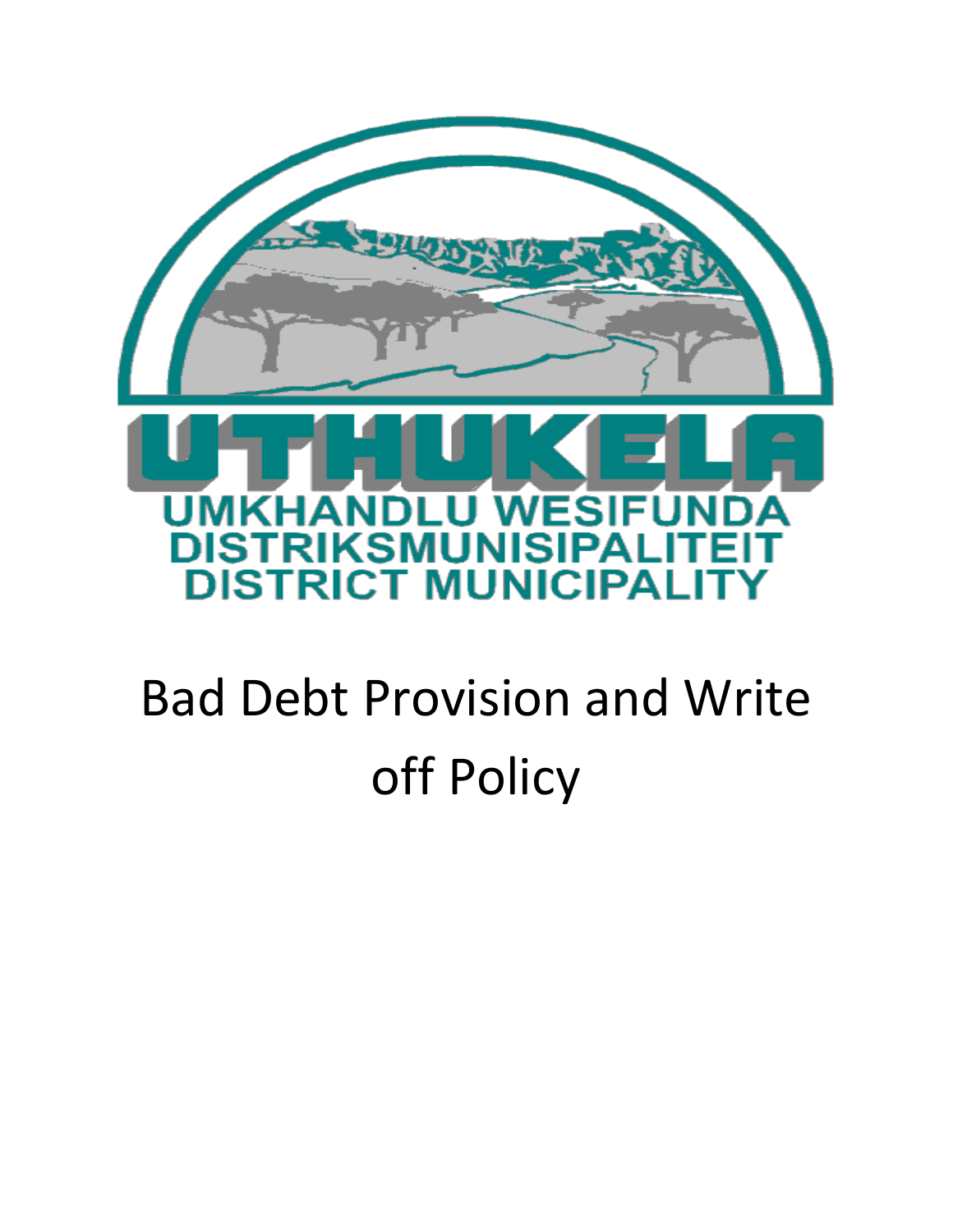#### 1. **APPLICATION AND SCOPE**

The Provision of Doubtful Debt and Debt Write-off Policy is applicable to the Uthukela District Municipality.

# 2. **OBJECTIVES OF THE POLICY**

- $\triangleright$  To ensure that debtors disclosed in the annual financial statements are stated at amounts that are deemed to be collectable.
- $\triangleright$  To ensure that uncollectable debt is written off within guidelines of existing policies and applicable legislation.

#### 3. **INTRODUCTION**

The effective management of debtors includes, amongst others, the following processes:

- $\triangleright$  Implementation/maintenance of the appropriate ICT systems and business processes.
- $\triangleright$  Accurate billing.
- $\triangleright$  Customer care and accounts query management.
- $\triangleright$  Effective and timeous credit control.
- $\triangleright$  Impairment of debtors (provision for doubtful debtors).
- $\triangleright$  Write-off of uncollectable debtors.

The policy provides guidelines on the treatment of the impairment and write-off of debtors.

#### 4. **IMPAIRMENT OF DEBTORS**

Consumer debtors, long term receivables and other debtors are stated at cost less a provision for bad debt. The provision is made on an individual bases, and based on expected cash flows.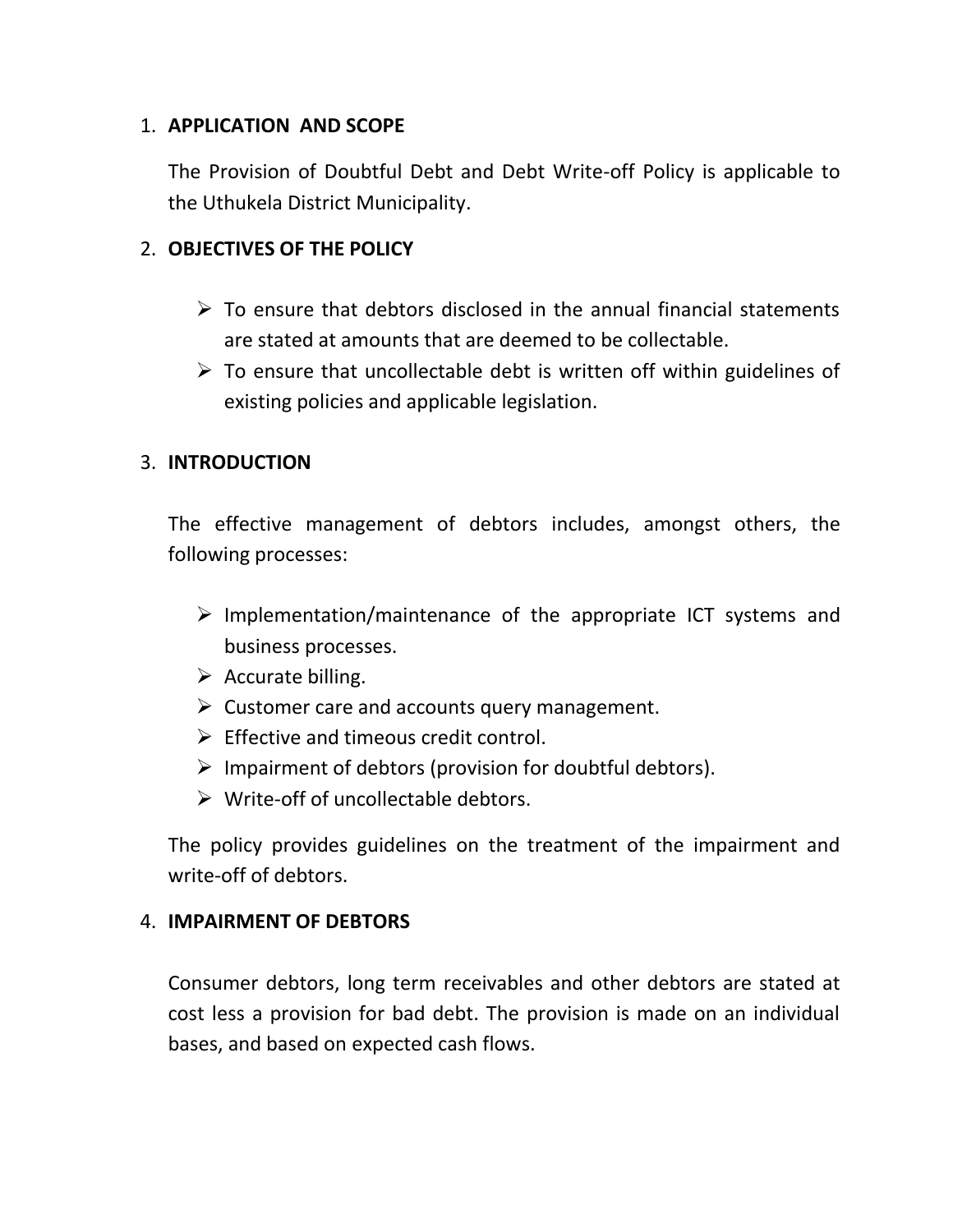In accordance with IAS 39, an objective assessment of financial assets is made at financial year-end in order to determine possible impairment. Impairment loss is recognized as an expense in the statement of Financial Performance.

# 4.1 **Consumer debtors**

Consumer debtors are evaluated at the end of each reporting date and impaired as follows:

Management criteria and assumptions for the calculation of debt impairment:

- $\triangleright$  Original interest rate is used (to work out discount rate).
- $\geqslant$  30 days payment terms.
- $\triangleright$  Analysis of accounts per category (billing vs time it takes for the amount to be fully collected).
- $\triangleright$  The total balance as disclosed is collectable in the next three years.

Methodology followed for the calculation of debt impairment.

- $\triangleright$  To look at the billing vs payments for the three consecutive financial years per category of consumer debtors.
- $\triangleright$  To determine the time it takes to collect a month's billed amount. Per category (in %).

# 4.2 **Study loans**

Amounts outstanding in respect of study loans represent debt in respect of the old Staff Study Loan Policy, in terms of which the Council granted an advance to a staff member for the cost of the course enrolled for. Should the candidate fail, the cost of the loan was to be recovered from the staff member. If the candidate passed the course, the advance was expensed in the Statement of Financial Performance. It is a condition of the policy that the staff member receiving such a bursary has to stay in the service of the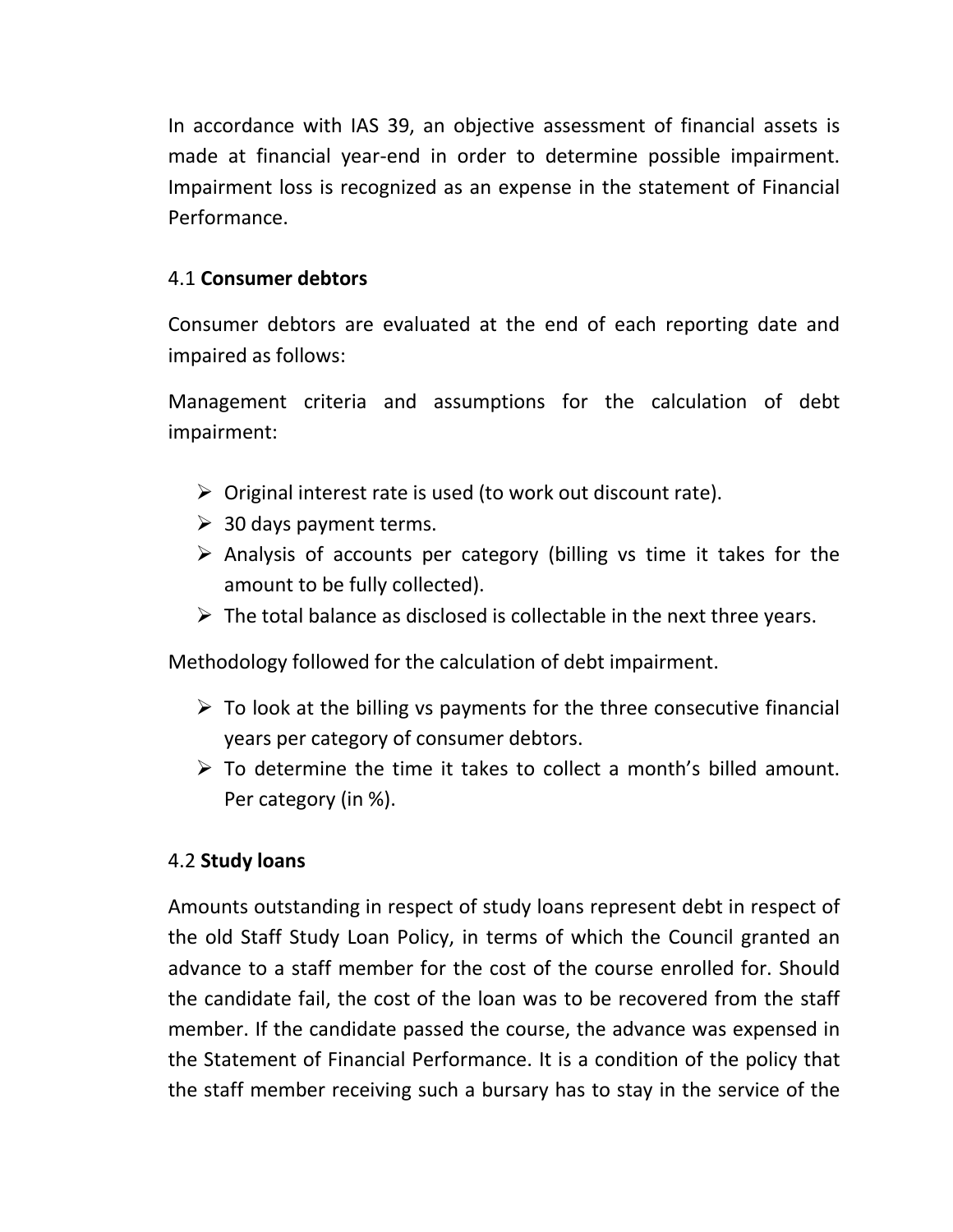municipality for the same period of the study course paid for by the municipality. Should the employee leave the service of the municipality such employee is required to repay the municipality pro-rata in respect of each month or part thereof from the date of termination of service to the date when the bursary period would have expired.

Study loans are therefore assessed at every Statement of Financial Position date and the portion of the loan that expired during the year is expensed. The balance of these loans up to the date of termination of the contract is considered to be fully recoverable.

# 4.3 **Sundry deposits**

Sundry deposits are assessed for impairment to ensure that no objective evidence exists that these deposits are irrecoverable**.**

#### 4.4 **Sundry debtors**

Sundry debtors are those suspense control accounts classified as financial instruments with debit balances as at year-end. Sundry debtors are assessed individually for impairment to ensure that no objective evidence exists that these debtors are irrecoverable.

#### **5. WRITE-OFF OF DOUBTFULL DEBTORS**

Where debt are identified as being irrecoverable (in periods subsequent to debtors being impaired), the process of write-off will be treated as follows:

# 5.1 **Amounts equal to or lower than amounts delegated to the Chief Financial Officer by Council from time to time**

The Income Accountant identifying irrecoverable debtors within the delegated powers of the CFO must prepare a report for the attention of the CFO detailing the nature of the underlying debt, conditions that led to the debt being identified as being irrecoverable, details on credit and debit collection processes followed to recover the debt and confirmation that all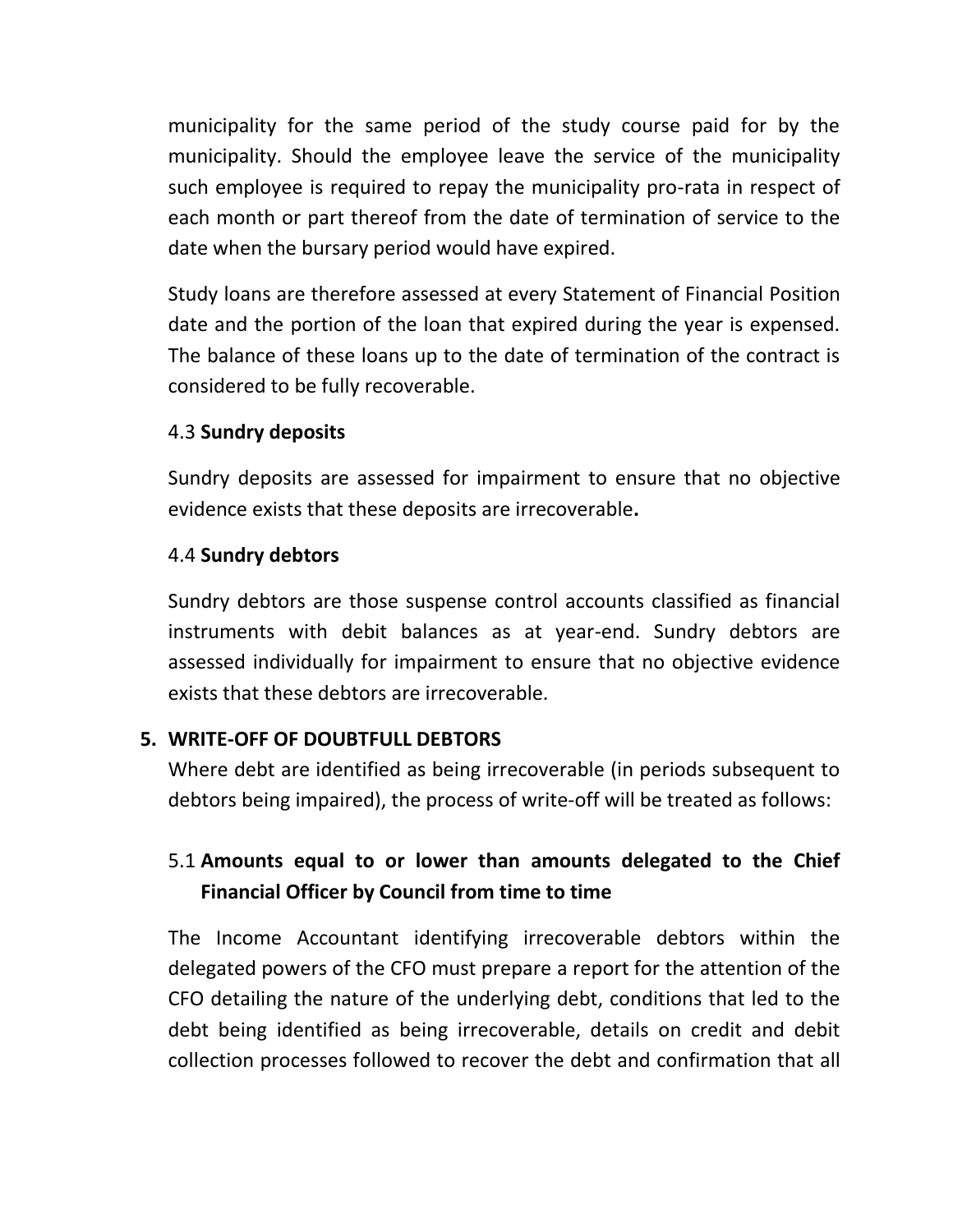available avenues to recover the debt have been exhausted and that further actions would be fruitless and not cost effective.

The report of the Accountant Income must be scrutinized by the Manager Income and his recommendations must be documented in the report.

The final report containing the recommendations of both the Accountant Income and the Manager Income must be presented to the Chief Financial Officer for consideration.

Request approved by the CFO will be processed against the relevant debtors account and reflected as debit against the Bad Debt Provision in the financial ledger.

Reconciliation of the Provision for Doubtful Debtors Accounts must be prepared annually by the Manager Income and retained for audit purposes.

# 5.2 **Amounts exceeding the CFO's delegated authority**

The process for the consideration of write-off of debts in respect of amounts in excess of the CFO's delegated authority must be dealt with as follows:

The Income Accountant identifying irrecoverable debts in excess of the delegated powers of the CFO must prepare a report detailing the nature of the underlying debt, conditions that led to the debt being identified as being irrecoverable, details on credit and debit collection processes followed to recover the debt and confirmation that all available avenues to recover the debt have been exhausted and that further actions would be fruitless and not cost effective.

The report of the Income Accountant must be scrutinized by the Manager Income and his recommendation must be documented in the report.

The final report containing the recommendations of both the Income Accountant and the Manager Income must be presented to the Chief Financial Officer for consideration.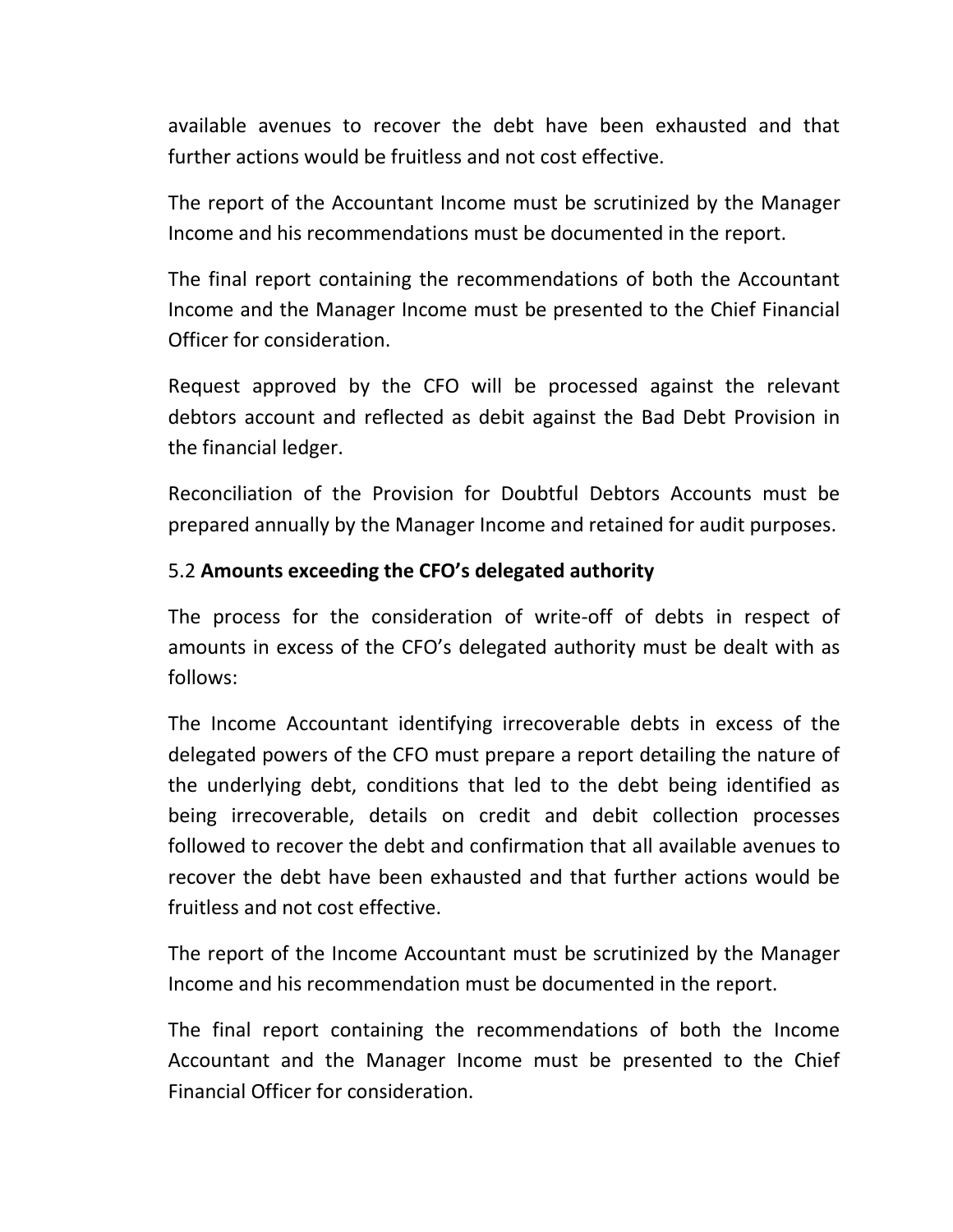If approved by the CFO, a formal report must be submitted to the Finance Portfolio Committee, Mayoral Committee and Council for consideration.

Approvals granted by Council must be processed against the relevant debtors account and reflected as debit against the debt provision in the financial ledger.

Reconciliation of the Provision for Doubtful Debtors Account must be prepared annually by the Manager Income and retained for audit purposes.

# 5.3 **Application of prescriptive act**

The provisions of Prescription Act will apply to all services debt. Applications and/or claims for prescription from debtors will only be assessed if no formal credit control or legal actions have been instituted during prescription debt period of three (3) years.

The Manager Income will assess applications in terms of prescribed requirements. If in accordance with Prescription Act, approval may be granted to write-off prescribed portion of debt.

Approvals granted must be processed against the relevant debtors account and reflected as debit against Bad Debt Provision in the financial ledger.

Reconciliation of the Provision for Doubtful Debtors Account must be prepared annually by the Manager Income and retained for audit purposes.

#### 5.4 **Specific Debt-Write-Off Incentives**

The Manager Income must identify and investigate specific uncollectable debt categories. A report with full details as to the reasons for categorized debt write-off to be submitted to council for approval.

Where any other debt is written of in term of incentives offered to consumers in terms of a Council resolution a report with full details must be submitted to Council.